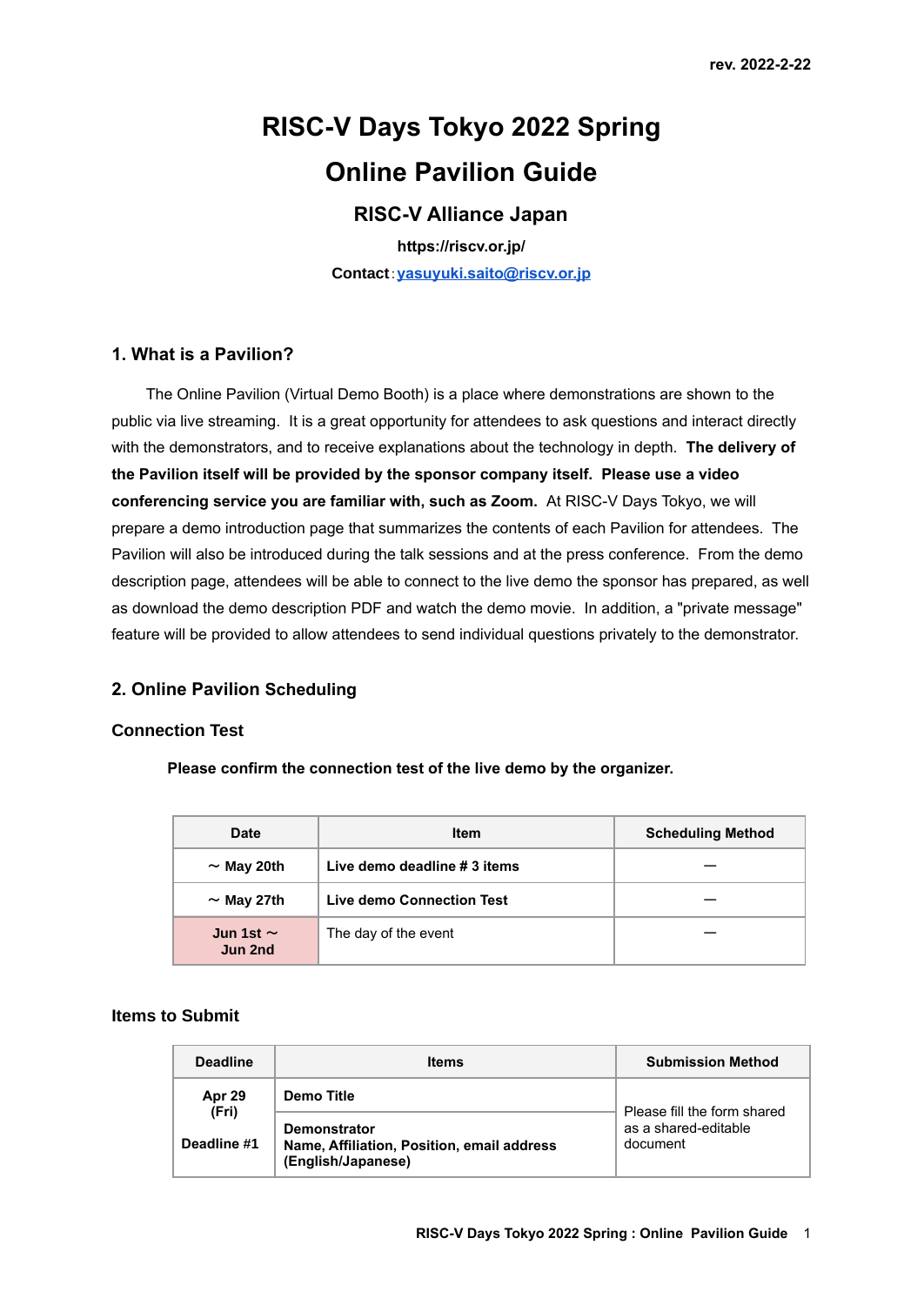| May 13<br>(Fri)<br>Deadline #2 | Introduction to the company or organization<br>50 words in English<br>200 characters in Japanese |
|--------------------------------|--------------------------------------------------------------------------------------------------|
|                                | <b>Demonstrator Biography</b><br>50 words in English<br>200 characters in Japanese               |
|                                | Demonstrator's photo (square)                                                                    |
|                                | <b>Speaker contact information</b>                                                               |
| <b>May 20</b><br>(Fri)         | Description Image for the Demo Web Portal                                                        |
| Deadline #3                    | <b>Description of the Demo</b><br>100 words in English<br>400 characters in Japanese             |
|                                | Demonstration Time ( $\overline{M}$ : Apr xx 10:00 ~ 16:00)                                      |
|                                | <b>Email Address for receiving private messages</b>                                              |
|                                | <b>URL to the Live Demo</b><br>(assumes use of Zoom or other video-conf system)                  |
|                                | URL to promotional demo introduction video<br>(a URL to Youtube, etc.)                           |
|                                | <b>Promotional Demo Introduction PDF</b><br>(a URL to the PDF is acceptable)                     |

#### **3. Details on Online Pavilion**

The Pavilion will be distributed to the public free of charge and advertised in advance. To promote commercial activities of RISC-V during the blockade period, individual conversation with potential customers, which were an important part of the physical conference, will be available online. RISC-V Day provides a portal site for online demonstration Pavilion to attract and guide visitors to the video conference where the demonstration will be held. RISC-V Day will provide a portal site for the online l demo Pavilion to attract and guide visitors to the video conference where the demo will be held. The online demo Pavilion provides two opportunities: a public show and an open Q&A opportunity. The other is a chance to have a private conversation with potential customers. An online demo Pavilion portal will be created by the organizer, and the management of the demo and demo Pavilion will be left up to each company. To see how the online demo Pavilion portal looks and behaves in a simulated way, please visit Day Tokyo 2021 Autumn Online Pavilion portal page:

#### Jananese

[https://riscv.or.jp/risc-v-days-tokyo-2021-autumn/](https://riscv.or.jp/risc-v-days-tokyo-2021-autumn/%EF%BC%83VDB)#VDB <https://riscv.or.jp/risc-v-days-tokyo-2021-autumn/online-pavilion//#SHC> **English** <https://riscv.or.jp/en/risc-v-days-tokyo-2021-autumn-en/#VDB> <https://riscv.or.jp/en/risc-v-days-tokyo-2021-autumn-en/online-pavilion/#SHC>

(please note that there is a possibility of slight changes in the design).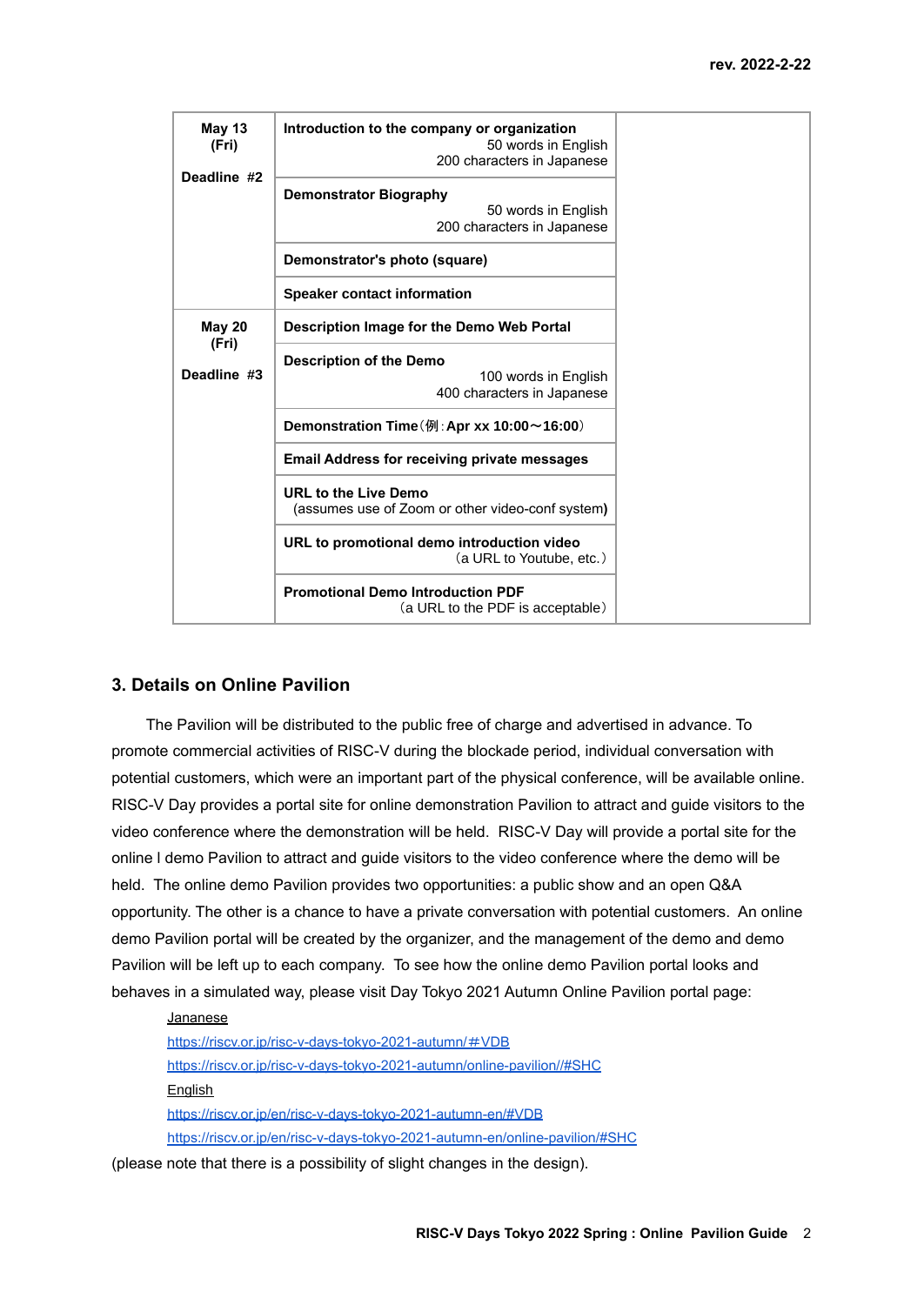The online demo Pavilion portal includes:

- $\bullet$  (1) a demo title at the top
- (2) a brief image showing an overview of the demo, such as a block diagram
- $\bullet$  (3) a demo description
- (4) a "Live Demo" button that takes attendees to the sponsor's webinar window, and
- (5) a "Demo PDF" button that allows attendees to download the sponsor's PDF document explaining the demo
- (6) "Private Talk" button that allows attendees to send a private email to the RISC-V product supplier.

For more details, please refer to the following sample image and the system diagram:



## **Fig. 1 An Example of Online Demo Pavilion Portal Page**